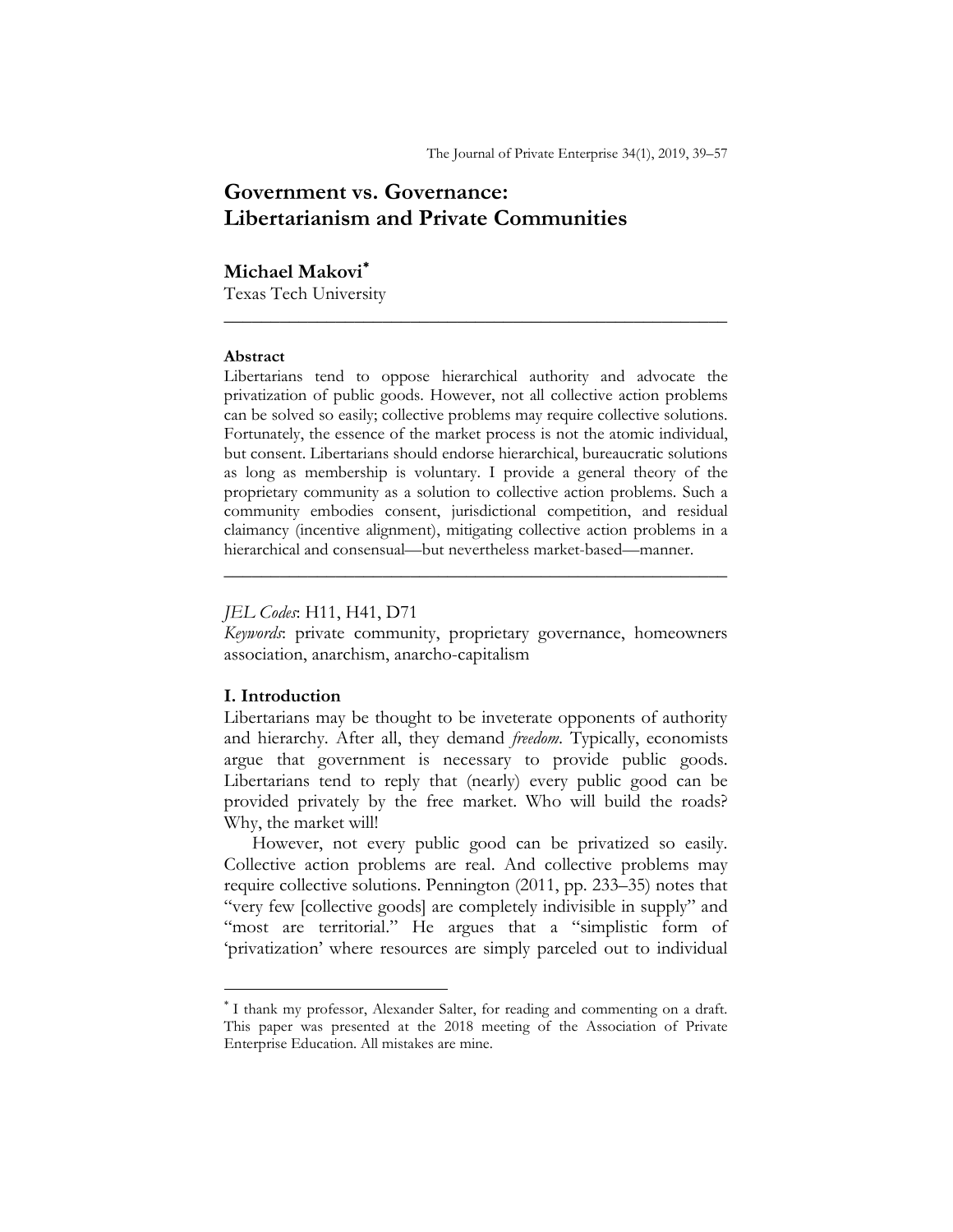owners" is not always preferable to "variations of cooperative or shared ownership." Similarly, Ostrom (1990, pp. 12–18) criticizes those who believe the only way to solve the tragedy of the commons is by dividing a meadow into separately owned parcels. Fortunately, the essence of classical liberalism is not atomic individualism, but consent and freedom of contract (Pennington 2011, p. 235). Libertarians should not be averse to hierarchical and bureaucratic governance as long as it acquires its authority by a legitimate process that rests on the authentic consent of the governed.

This paper argues that not every collective good can always be provided by firms that compete within a territory to serve individual paying customers. It may be necessary for private firms to provide a variety of bundled goods with a monopoly within a restricted territory. In other words, it may be more feasible to privatize some public goods as territorial club goods (cf. Buchanan 1965) rather than as purely private goods. These territorial club goods will be nonrivalrous in two different ways: first, consumption will be joint rather than separable, being equal for everyone within the territory. Second, there will not be rivalrous competition within the community but only among separate communities (Pennington 2011, pp. 233– 35). These territorial clubs are able to internalize spatial externalities that impose jointness of consumption on all their residents (Foldvary 1994). For example, it would not be easy for a landlord to sell "quiet" to individual residents, but he will tend to set a noise policy for all his tenants in order to maximize his net revenue.<sup>1</sup>

What distinguishes these firm-like private communities from typical governments, however, is that they acquire their property and authority by a legitimate process that rests on consent. Moreover, their governance tends to be structured in a way that promotes residual claimancy and incentive alignment, benefiting their residents. Libertarians should endorse what Spencer Heath MacCallum (1970) calls "the art of community." The essence of liberty is not competition within a territory, but consent—even consent to a hierarchical governing authority.

This paper is organized as follows: section 2 illustrates the advantages of proprietary governance using the simple examples of roads and police. I show that the importance of proprietary governance is not always appreciated or sufficiently emphasized (cf.

 $\overline{a}$ 

<sup>&</sup>lt;sup>1</sup> A landlord might be able to sell "quiet" as a private good by heavily soundproofing individual apartments. However, this solution would tend to be more expensive than setting a noise policy for the entire apartment complex.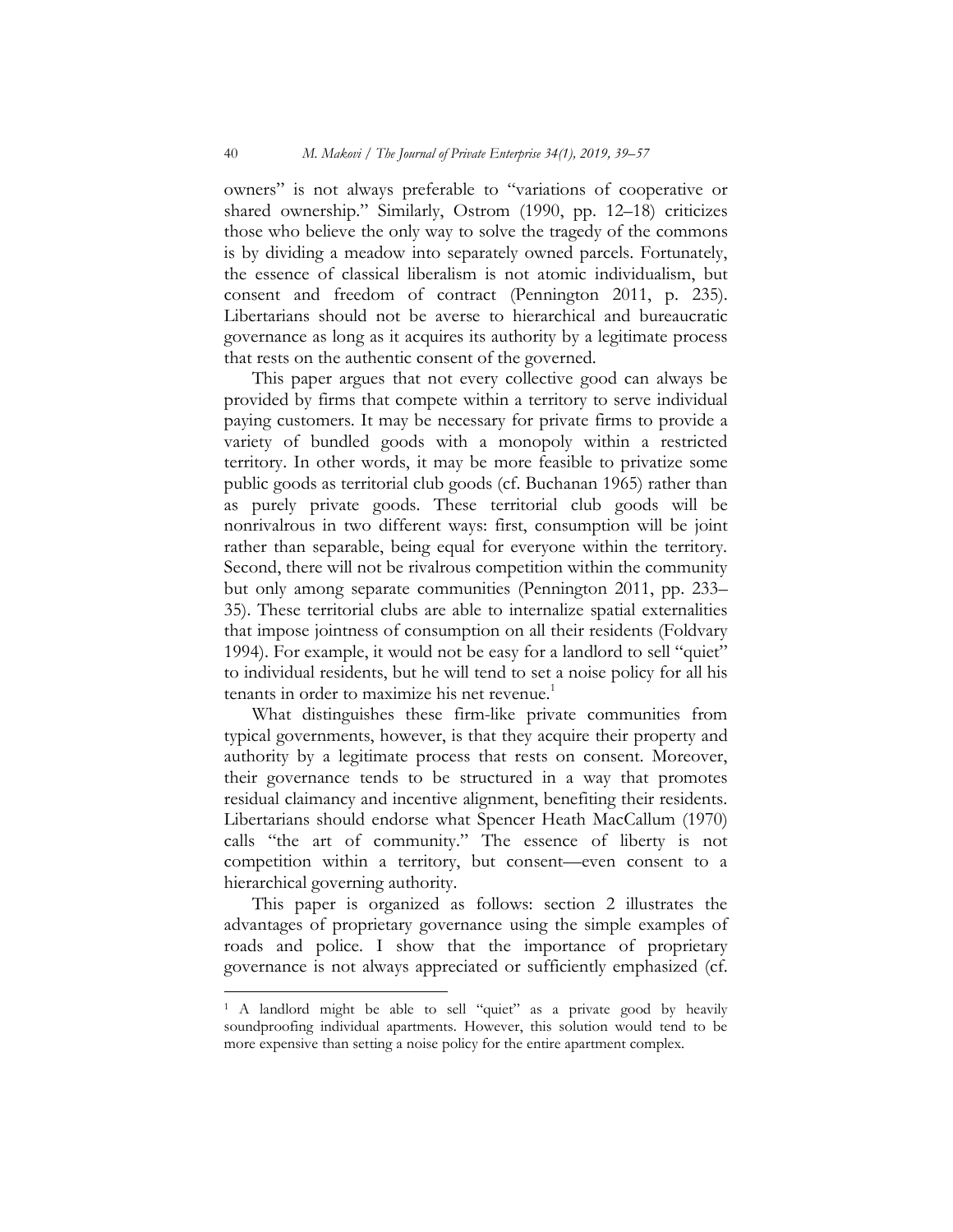Makovi 2017). This discourse motivates our more abstract, theoretical discussion in section 3, showing how and why proprietary governance is an effective means of solving collective action problems in general. Section 4 closes with two examples of collective action problems that proprietary governance could possibly resolve in interesting ways, namely improving women's rights in societies where women are legally disadvantaged, and prosecuting sexual assault on educational campuses. I conclude that libertarians should not fail to consider hierarchical, bureaucratic means of solving collective action problems, as long as their governing authorities are private and rule with consent.

#### II. Two Simple Cases: Roads and Police

 $\overline{a}$ 

In The Machinery of Freedom, David D. Friedman ([1973] 2014, pp. 70– 72) advocates "sell[ing] the streets," that is, "transferring the present system of governmentally owned streets and highways to private hands." He argues that gas taxes inefficiently charge drivers the same price regardless of the time of day, leading to rush hour congestion. Charging tolls would encourage drivers to change their working hours, use alternative forms of transportation, and even relocate. Friedman notes that modern electronic transponders would minimize the transaction costs of charging tolls, as cars would not need to slow down or stop at toll booths. However, Friedman barely suggests bundling roads with any other services, merely saying, "the difficulties [with privatizing roads] are much less for newly created communities, some of which are already being set up with private road systems." Except for that brief remark, Friedman's argument concentrates on toll roads, which are apparently provided as an independent good, not bundled with anything else.<sup>2</sup>

By contrast, in For a New Liberty, Murray N. Rothbard ([1973] 2006, pp. 249–65) elaborates at great length concerning how road services might be bundled with other services. In fact, Rothbard discusses such bundling before he ever mentions charging tolls. Although the chapter is titled, "The Public Sector, II: Streets and Roads," Rothbard almost immediately opens with the case of police

<sup>2</sup> Cf. Powell (2009), who also concentrates on limited access toll roads. Powell does briefly mention that homeowners' associations and housing developments may finance their own roads, especially when congestion and tolls are not a concern (s.v. "How to Handle Local Roads"). Benson (2007, pp. 34–35; 2015, p. 84n20) discusses private roads in residential developments, Disney World, and St. Louis (where residents may purchase streets from the government).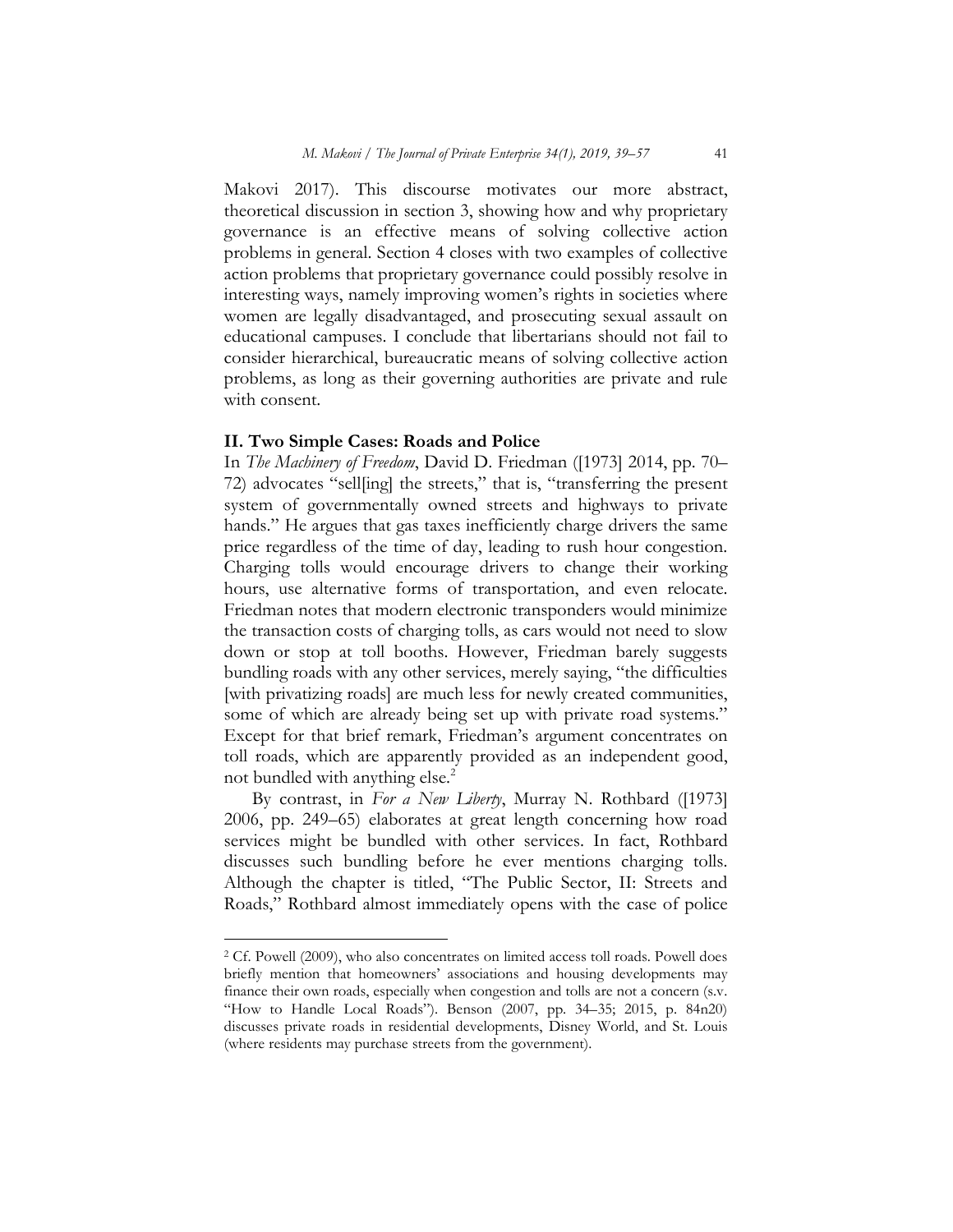protection (p. 249). He argues that if Times Square were owned by the "Times Square Merchants Association," the association would have an economic interest in providing general police protection for all its customers (p. 250). A merchant association would minimize police brutality and guarantee the safety of its customers for the same reason a landlord provides his tenants with air conditioning and hot water (p. 251): because safety and amenities are capitalized in property values. Still ostensibly discussing the privatization of streets, Rothbard argues that black property owners could hire private security and "end police brutality against customers . . . and end the current spectacle of police being considered by many communities as alien 'imperial' colonizers, there not to serve but to oppress the community" (p. 253). $3$  Rothbard notes that private stores already provide themselves with their own security guards. He suggests that privatizing roads would "simply extend this healthy and functioning [private police] system to the streets as well" (p. 253). Rothbard is not speaking of traffic enforcement alone. He is saying that roads would be bundled with general police services of all kinds, including antitheft services to protect the homeowners and merchants along the road. $4$ 

Rothbard also considers the problem of local streets to a greater extent than other authors, who sometimes concentrate on limitedaccess toll roads. Rothbard asks whether a private street owner could decide to block access or charge an extortionate fee (p. 252). He replies that purchase or lease contracts would specify long-term easements.<sup>5</sup> In other words, a private constitution of sorts would prohibit opportunistic behavior.

Only after ten pages of discussing police, discrimination, diversity, and local streets does Rothbard finally begin to discuss the limited-access toll roads that most other scholars focus on (pp. 258ff.). He notes—as Friedman does—that gas taxes are ineffective at alleviating congestion (p. 259). Charging tolls would encourage drivers to change their schedules and take alternative forms of transportation (p. 261). Modern technology eliminates the need for inconvenient toll booths (pp. 262–63).

<sup>3</sup> Cf. Ostrom and Whitaker (1974).

<sup>4</sup>Powell (2009n6) cites Benson (2007) concerning bundling police and private roads to internalize the externalities of drunk driving. However, neither discusses bundling roads with general police services.

<sup>5</sup> Cited and quoted by Block (1979, pp. 220, 237n15).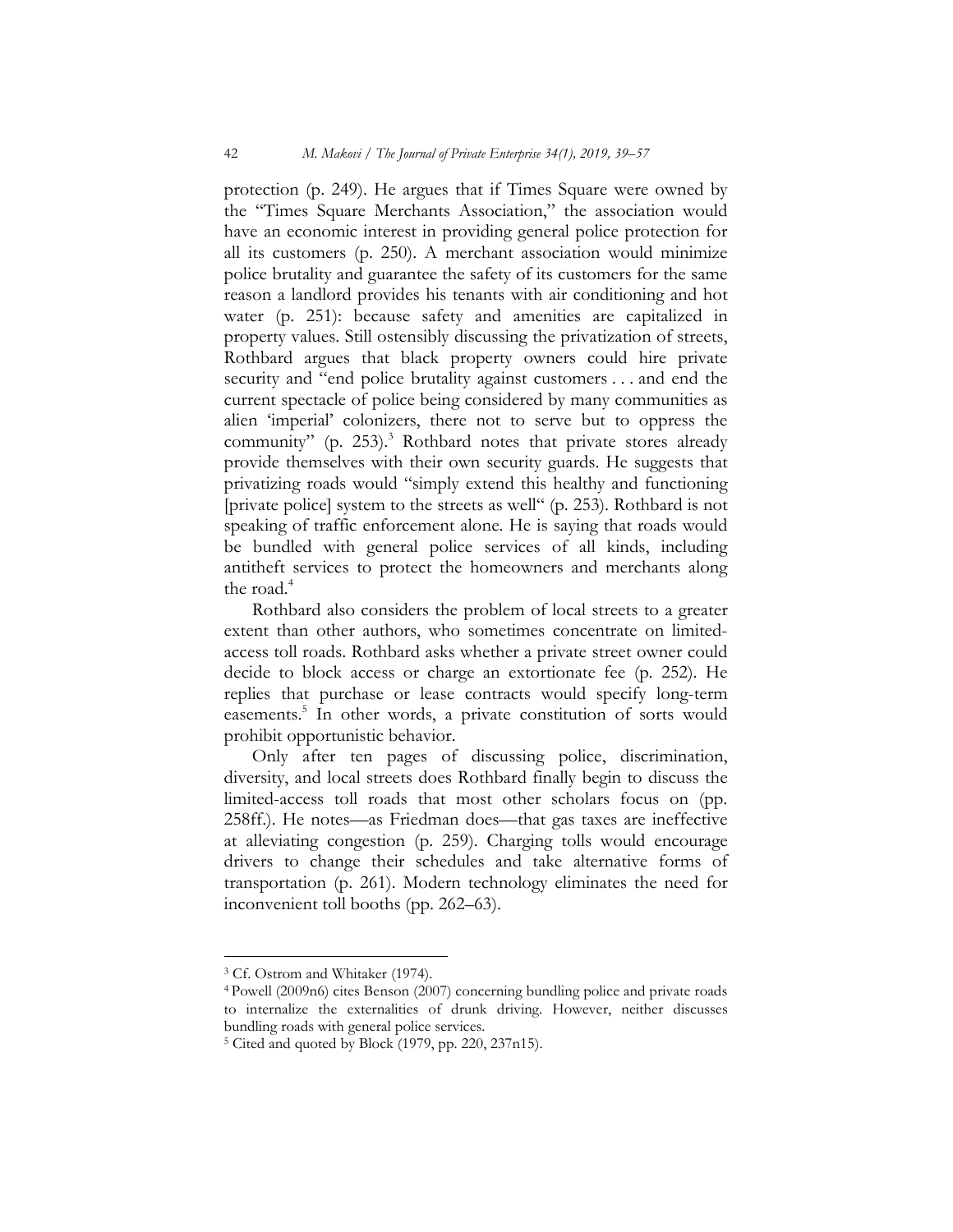However, Robert C. Ellickson (2017, p. 376)—a self-described Hayekian—criticizes both Rothbard and Friedman, whom Ellickson says

imagine a world in which individuals would govern their interpersonal interactions entirely by means of consensual contracts. These contracts would be enforced not by governments, but by competing private protective associations with whom individuals would have voluntarily contracted. These associations would employ arbitration to reconcile differences between, for example, the private firms that would own various roads.

This is not an entirely accurate characterization of Rothbard who—as we have seen—suggested that roads may be supplied by associations that bundle real estate, police, and roads together. However, Ellickson's description does apply to Friedman, who argues that every individual would have a contract with a private security firm. Conflicts among security firms would tend to be resolved by mutual arbitration because these firms would recognize that violence is wasteful (Friedman [1973] 2014, pp. 110–16). And there are other anarchists who occasionally satisfy Ellickson's description. For example, Leeson (2011, p. 307) claims that "every supposedly non-excludable governance good is in fact excludable," and he argues (2011, p. 302) that a wide variety of "disarmament contracts" or "full-time police protection" may be offered to individuals. Like Friedman, Leeson imagines dedicated firms who sell security and police on a nonterritorial basis to individuals. Therefore, Ellickson's criticism is worth paying attention to, regardless of its target.

Ellickson (2017, p. 378) complains that anarcho-capitalism has an "unrealistic sense of the transaction costs" entailed by "overlapping private associations" with "competition among rival protective associations within a given territory." Ellickson (p. 387) approvingly cites Milton Friedman, who argues that toll collection would be feasible for limited-access highways but not for the streets around Times Square. Ellickson concludes that local roads must remain under government management. He assumes that since tolls cannot be collected, the road cannot be privatized. Of course, electronic tolls—as suggested by both Rothbard and David Friedman—may reduce the transaction costs to nearly zero. But let us grant Ellickson's assumption that the costs of toll collection are prohibitive. Even so, his conclusion follows only if we assume that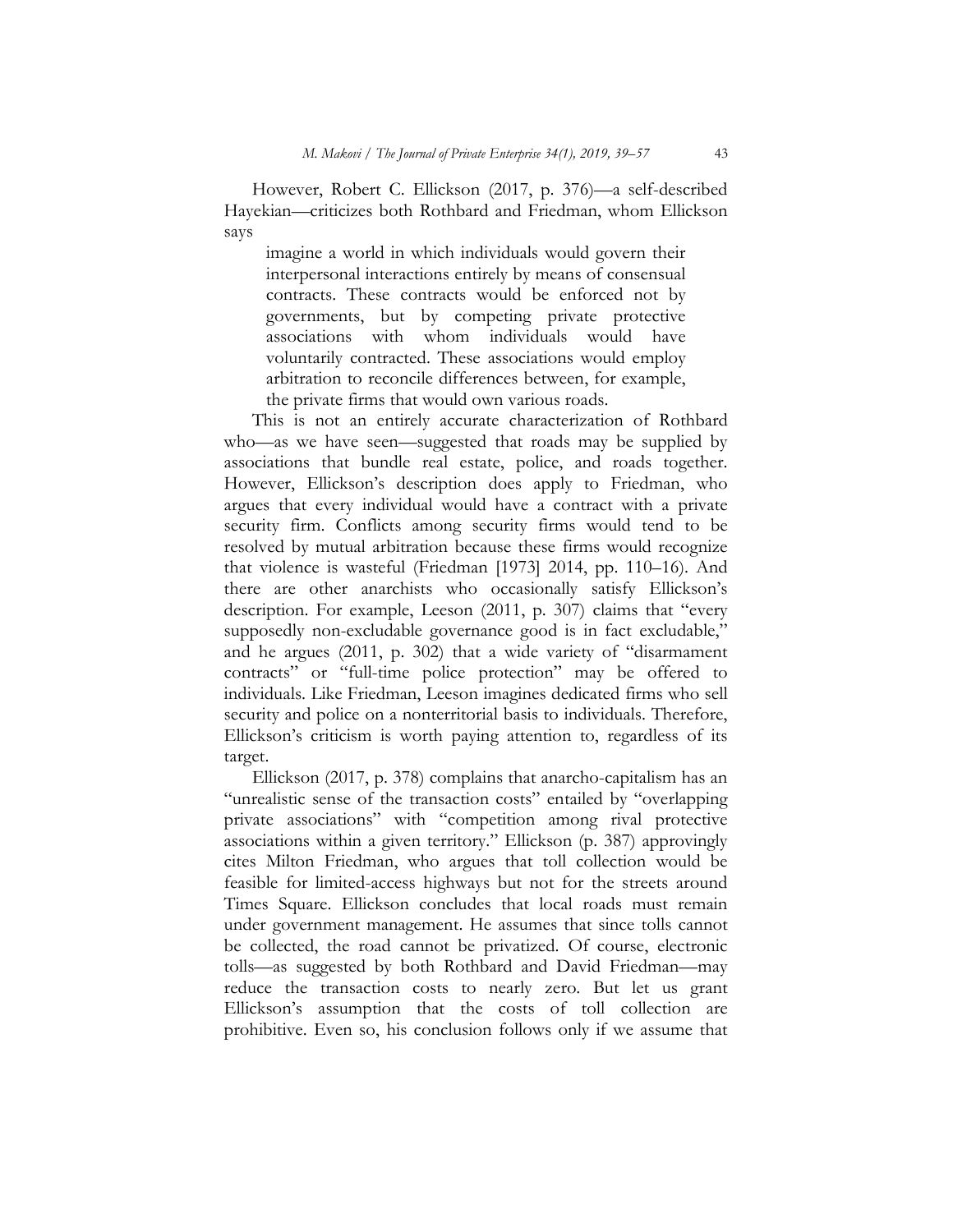the road is owned by a dedicated firm whose sole source of revenue is tolls. If tolls cannot be collected, then privatization is impossible.

Ellickson's assumption may be consistent with David Friedman's argument. But we have seen that Rothbard specifically mentions that Times Square could be managed collectively by an association of merchants. This would reduce transaction costs by treating Times Square as a single firm (cf. Coase 1937). According to Rothbard, the road-owning firm could provide a variety of other services related to its real estate. The inability to collect tolls would be no obstacle for such a firm, which might provide free roads as a loss leader for its other revenue sources. For example, a shopping mall might provide free parking and roads to ensure customers can reach its storefronts. Indeed, discussing a "nightmare vision" in which every section of road is assigned to the immediate homeowner, creating "500 toll booths per mile," Block (1979, pp. 216–17)—a follower of Rothbard and fellow anarcho-capitalist—replies that local roads could follow what he calls the "shopping center model," in which an entrepreneur develops both the roads and the houses that front them.<sup>6</sup> In fact, Ellickson himself proceeds to defend privatizing streets under the auspices of a homeowners' association or shopping mall (Ellickson 2017, p. 387; cf. Ellickson 1982).<sup>7</sup> In a sense, he actually agrees with Rothbard and Block.

 $\overline{a}$ 

<sup>6</sup> Like Friedman and Rothbard, Block (1979, p. 217) notes that tolls would probably be collected electronically anyway, without the need for vehicles to slow or stop. Cf. Block (1979, p. 224) and Vickrey (1963, pp. 457–58).

<sup>7</sup> However, Ellickson (2017, pp. 381–85) argues that without eminent domain, an anarcho-capitalist New York City could never have arranged its streets in a grid. The rectangular grid was planned by the Commissioners' Plan of 1811 which, Ellickson notes, was "generated ... [by] government diktats, not voluntary contracts" (p. 383). Block (1979, p. 218) seems to concede, saying that eminent domain is not necessary because roads need not follow the shortest path, and roads can be built to curve around holdouts. In addition, developers can purchase options to multiple routes (Block 1979, p. 218). This concedes that grids may be infeasible without eminent domain. However, it is not clear whether it is so worthwhile for roads to be built in a grid. New York City's grid plan was controversial and occasioned lawsuits (Hartog 1983, pp. 158–75). Although eminent domain may reduce some transaction costs, the lawsuits it entails are a source of nontrivial transaction costs. Moreover, eminent domain imposes psychic losses that cannot be estimated (Block 1979, p. 219). Furthermore, Ellickson (2017, p. 384) himself notes that eminent domain can be abused, such as in the Kelo case. He (2017, p. 373) also states that the costs of zoning laws outweigh the benefits. Therefore, it is not obvious that the benefits of a street grid outweigh the costs of eminent domain. Moreover, both Walt Disney World and Disney's residential town of Celebration, Florida, are governed as city-sized planned communities (Foldvary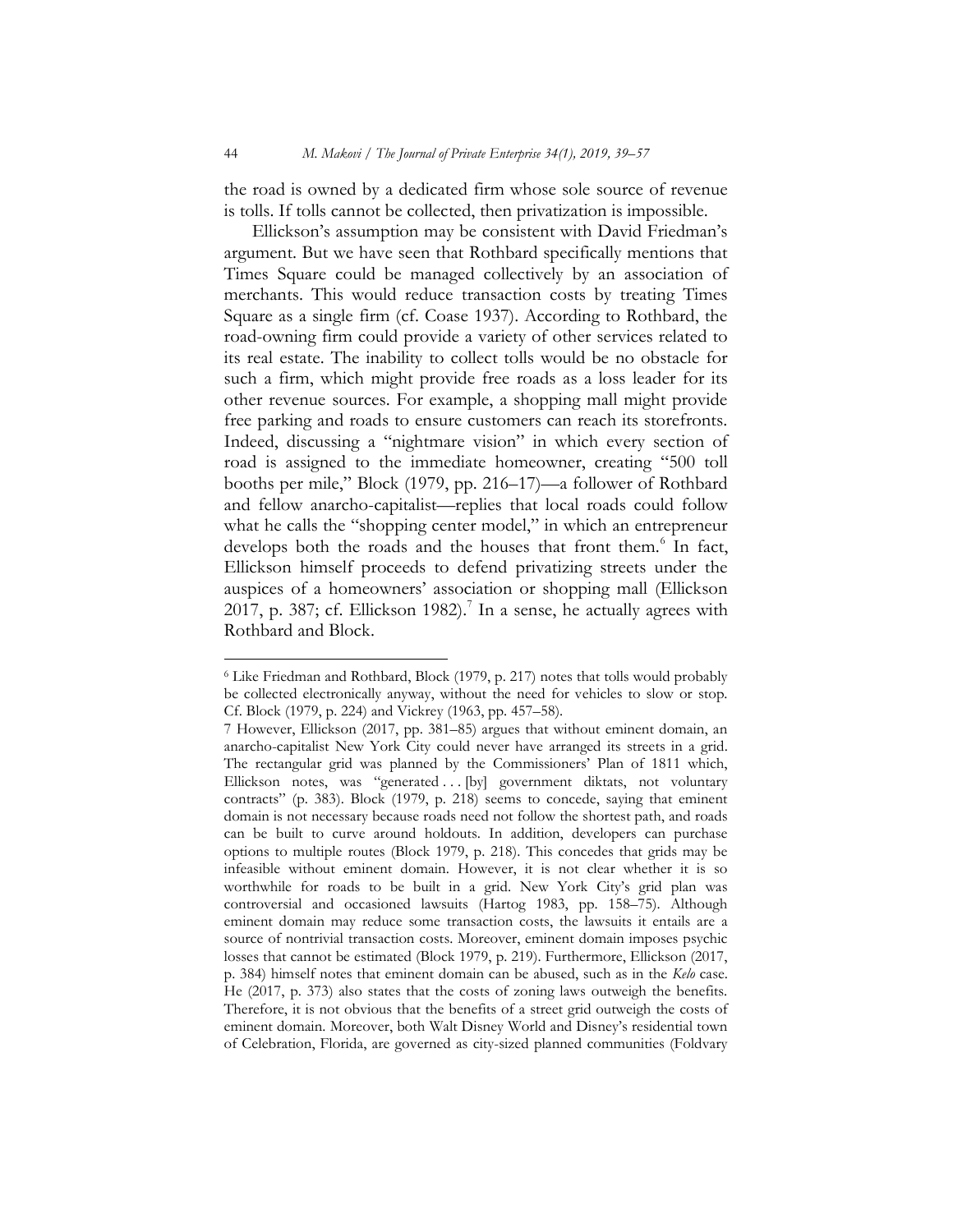In short, Ellickson's argument that transaction costs are too high to permit the privatization of roads assumes—with Friedman—that roads would be owned by dedicated road firms. If tolls cannot be collected, then only tax-funded government can provide those roads. On the other hand, Ellickson's defense of homeowners' associations is actually consistent with Rothbard's (and Block's) form of anarchocapitalism. $^8$ 

Ellickson's criticisms are important, however, and they do point out a potential problem with at least one form of anarcho-capitalism, regardless of its author. It may indeed be infeasible for all roads to be provided by dedicated toll-charging road firms, and that is why it is important for libertarians to consider private governance as an alternative. Even those anarcho-capitalists who do recognize bundling through private governance have perhaps not emphasized it enough—at least not enough to catch the attention of a sympathetic Hayekian such as Ellickson.

In fact, Ellickson could have made an additional argument against Friedman's form of anarcho-capitalism, citing Friedman himself. Friedman ([1973] 2014, p. 110) points out that although an arbitration agreement entails mutual consent, it "provides no solution for the man whose car is dented by a careless driver, still less for the victim[s] of theft [who] are unlikely to find a mutually satisfactory arbitrator." In other words, even if the plaintiff has a mutually

<sup>1994,</sup> pp. 114–33; Stringham, Miller, and Clark 2010). Although neither community's roads are arranged in a grid, it is obvious that Disney could have planned grids if it had wanted to—that is, if the anticipated benefits had exceeded the costs. Finally, even the unplanned sections of New York City were already approximately grid-like, and the contemporary street grid in the southern tip of Manhattan—in the area of Wall Street—largely follows the pattern established in New Amsterdam, long before the Commissioners' Plan of 1811 (NYC 99 2015a, b; Hartog 1983, pp. 55, 57; Wang 2015).

<sup>8</sup> In addition, Ellickson (2017, pp. 385–88) presents another claim against anarchocapitalism, arguing that lighthouses cannot be maintained by private enterprise: "In an anarcho-capitalist Britain, far more coastal vessels would have crashed on the rocks," he writes. He rightly observes that in Britain, according to Coase, the private lighthouses were still funded by a government monopoly. But Candela and Geloso (2018) show that in Britain, the private lightship at Nore was successfully financed by subscription. The operators did not provide the service unless enough subscriptions were obtained. ("Enough" meaning that some degree of free-riding was tolerated.) (Cf. what Brubaker [1975] calls "pre-contract excludability.") In addition, the operators collected payment at ports through price discrimination, without government enforcement. These two methods solved—or at least sufficiently mitigated—the collective action problem.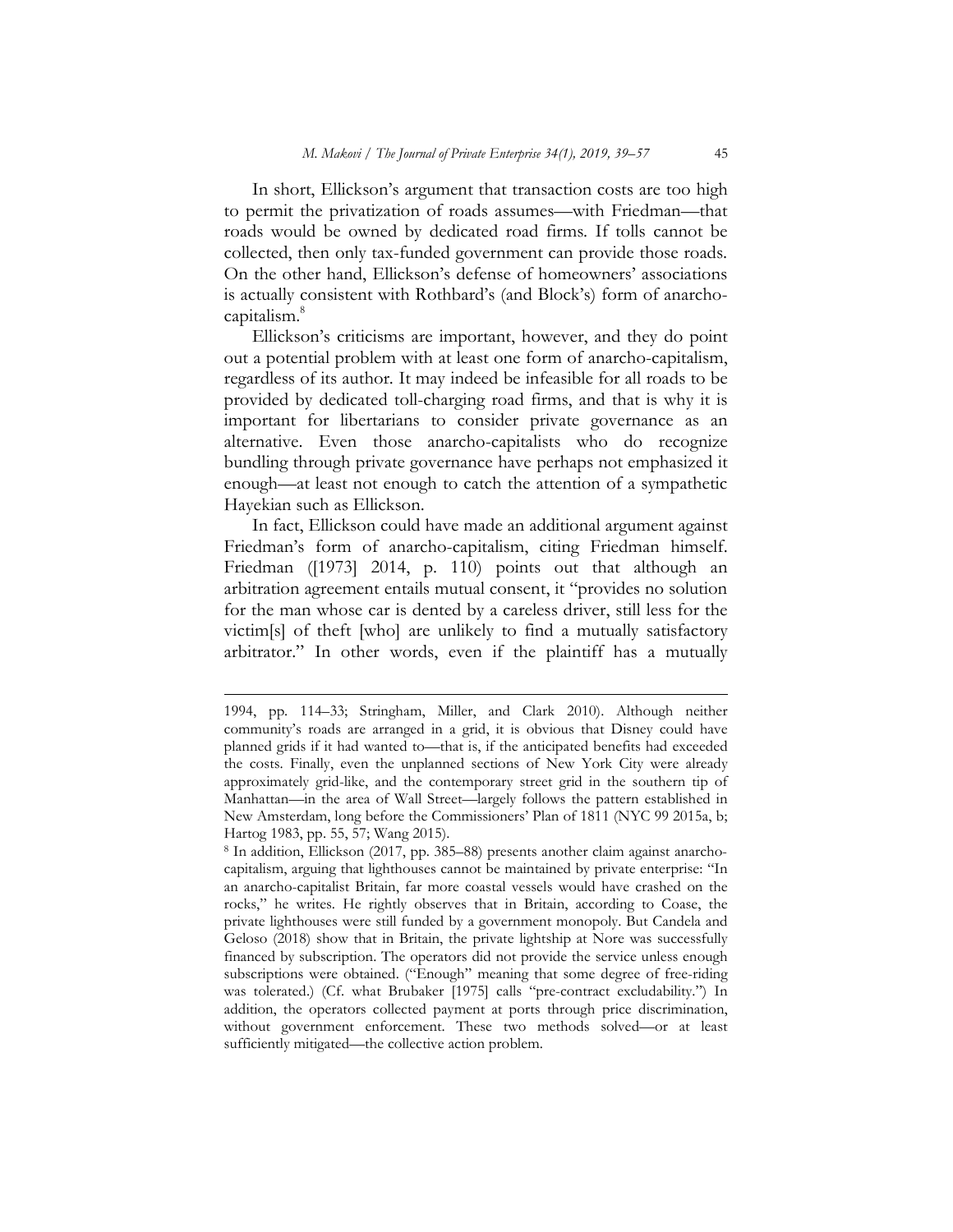voluntary agreement with a private security firm, there is no corresponding agreement with the defendant. The initiation of legal action by the plaintiff against the defendant constitutes an externality, a third-party effect. Friedman notes (pp. 111–12) that on this basis, many predict violent gun battles between the respective legal teams of plaintiffs and defendants. Friedman replies (pp. 112–16) that violence is wasteful, and that it is more likely that their legal teams will come to some sort of agreement, especially by agreeing to arbitration. A firm will not be able to attract customers unless it can convince them that it has cooperation agreements with competing firms. Rothbard ([1973] 2006, p. 275) makes virtually the same argument, saying that violence is bad for business, and that two security firms would submit to arbitration. However, Rothbard returns to the case of private governance, and adds that "clashes would be minimal because the street owner would have his guards, the storekeeper his, the landlord his, and the homeowner his own police company" (p. 275). In other words, bundling police with property internalizes the externality. Every crime or conflict occurs on somebody's property. If police are bundled with property, then there is no externality. By entering someone else's property, one implicitly submits to whichever security firm the owner has retained. The defendant has an implicit agreement with the plaintiff's security firm by virtue of occupying a portion of the plaintiff's property.

Stringham (2006, pp. 519, 524) observes the same externality that Friedman does:

Although the person who requests the [law enforcement] service and the producer benefit from a transaction, the same cannot be said of a third party if it has no contractual relationship with the other. . . . The purchaser has a contractual relationship with the private police, but those subject to the investigation often have no contractual relationship with the police.

Stringham's (2006, p. 521) solution is similar to Rothbard's. He argues that when security is bundled with property, then guests would implicitly agree to the owner's terms, and "the disputes would be between people who were contractually bound, like those who have signed an arbitration clause."<sup>9</sup> Therefore, Stringham (2015, p.

 $\overline{a}$ 

<sup>9</sup> Cf. Stringham (2015, p. 130): "What happens when parties walk down the street and come into conflict with each other? Does this not create externalities between people who have no prior contractual relationship? . . . But when the roads are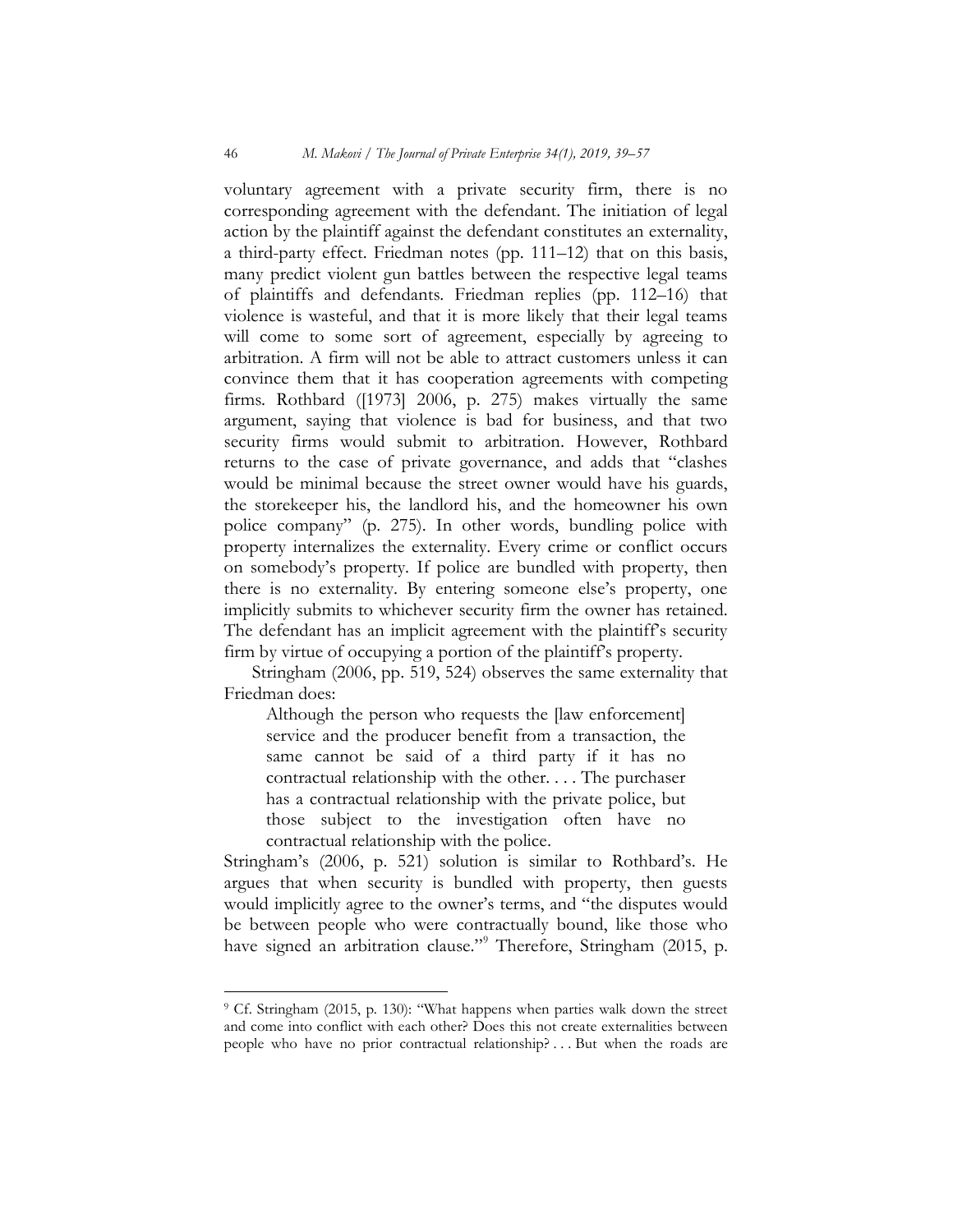129) argues that "bundling police with real estate differs from both the idea that police must be provided by a monopolistic government and what many consider the only alternative, having multiple itinerant police groups in each area."

Ellickson (2017, p. 371) complains that "competition among rival protective associations within a given territory would not long endure."<sup>10</sup> Stringham (2006, pp.  $\frac{6}{5}$ 21–22) replies that this is no challenge to the alternative form of anarcho-capitalism, which relies on a consensual rather than numerical definition of market competition. In his words,

This position requires no specific number of firms or concentration ratios; what matters is that law enforcers have been preselected by all parties involved. If a market based system can exist without multiple agencies in each geographic area, the picture changes dramatically.

Unlike Friedman and Ellickson, Rothbard and Stringham link the privatization of the streets and the police. Streets and police do not necessarily need to be offered as independent goods. They may be bundled together if doing so reduces transaction costs or internalizes externalities.

What Ellickson's criticism of David Friedman demonstrates is that libertarians should be prepared to defend an alternative form of privatization, one that rests on consensual membership in a private community, rather than a form of privatization that requires every collective good to be partitioned as an excludable, private good. Fred Foldvary (1994, p. 8) argues that there is a weakness inherent in all arguments that collective goods can be converted into private goods: "these examples illustrate how some civic goods have been provided by private actors, but not that private provision is feasible regardless of time, place, and culture." In other words, it is not sufficient to show that specific collective goods could be provided privately in particular situations. No matter how many collective goods may be privatized, it is always possible that another collective good has been neglected. As long as there exists even one collective good that cannot be provided by the market, it is possible to justify the necessity of the state.

privately owned, a manager can create a set of rules for all customers and thereby internalize externalities within their realm."

<sup>&</sup>lt;sup>10</sup> However, Meehan (2017) argues that private security firms do not tend to consolidate as Nozick's theory of a natural monopoly of security would predict.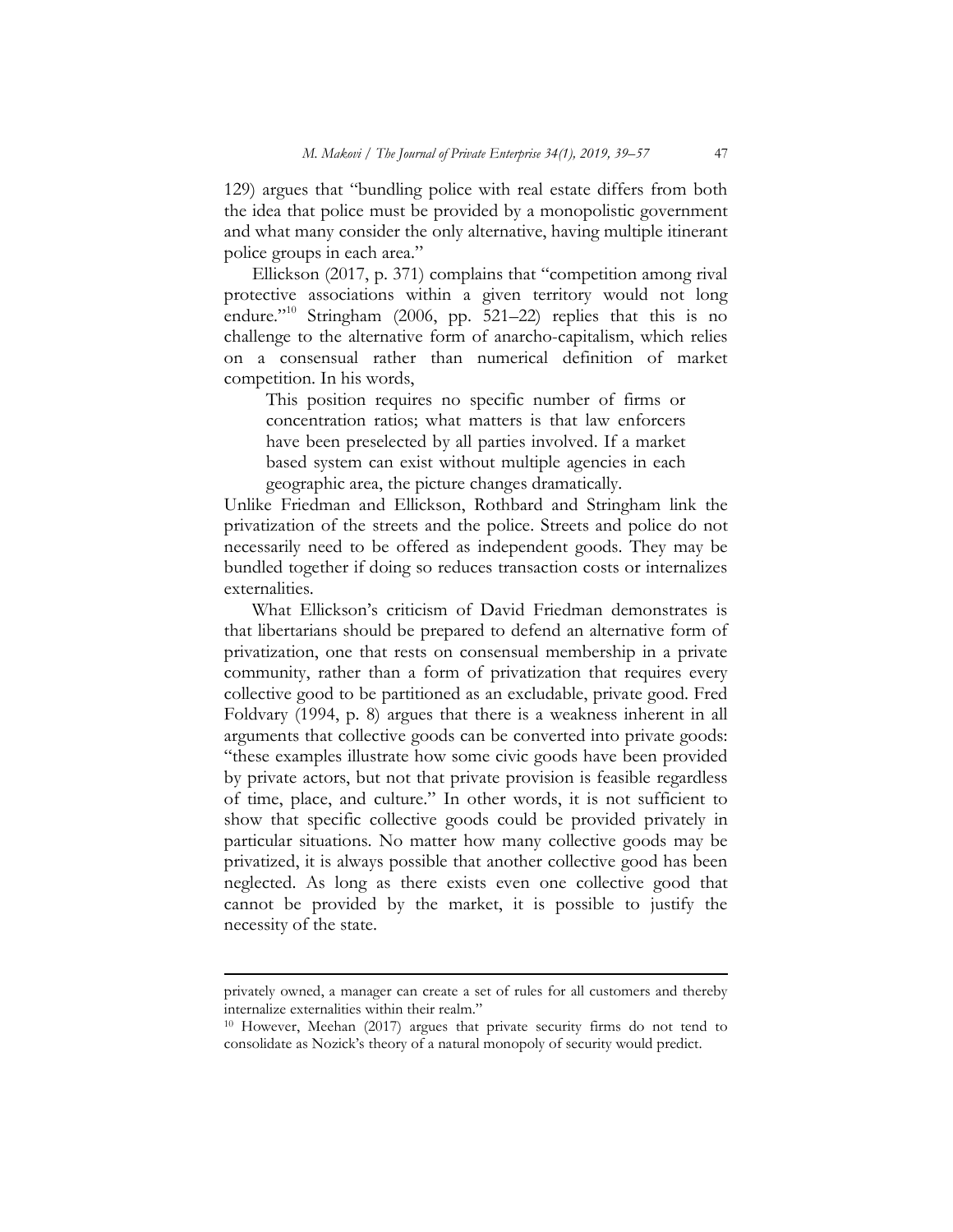A weaker but more robust argument for privatization is to say that private communities could internalize externalities by converting public goods into club goods. Foldvary (1994, pp. 9, 26) argues, "In most cases, a comprehensive theory of market-process provision is lacking. Such a theory requires a different approach, in which . . . the spatial aspect of most civic goods is recognized . . . [because] most civic goods supplied by government are territorial." It is to such a general theory that we now turn. Although the conversion of collective goods into purely private goods is more attractive, their conversion into club goods is more robust—that is, less assailable.

#### III. The Theory of the Proprietary Community<sup>11</sup>

A proprietary community is an institution in which governance is provided by the owners of private property to voluntary members and participants. There are two types: land-lease associations and subdivisions. Land lease entails a landlord's exercise of sole proprietorship over property leased to tenants. Examples include apartment complexes, shopping malls, industrial parks, and RV campgrounds. By contrast, subdivision entails the existence of a common governance association with jurisdiction over individually owned private property. A real estate developer creates a governance association prior to subdividing the land and selling it off. A restrictive covenant is attached to all such sales, so that all the newly privatized land continues to be governed by the association according to its constitutional rules. Examples of subdivision include condominium associations and homeowners' associations (HOAs). In a condominium association, common property, such as green space, is owned collectively by shareholders. By contrast, in an HOA, the HOA itself owns the common space. Different kinds of communities tax and assess members differently, and they also distribute voting and decision-making powers differently. Few communities adhere to the rule of one-man-one-vote, and instead, they often grant one vote per property unit, dollar value, or square unit of space. Associations may assess fees variously on improved or unimproved value, or they may charge flat fees.<sup>12</sup> Regardless of the type, all proprietary communities provide a mixture of collective goods, many typically associated with municipal government. These

<sup>11</sup> Cf. McKenzie (2011, pp. 43–64).

<sup>12</sup> Foldvary (1994, pp. 86–193) and Boudreaux and Holcombe (2002, p. 294–302) use case studies to illustrate the advantages and disadvantages of different forms of governance and assessment. Ellickson (1982) discusses these rules theoretically.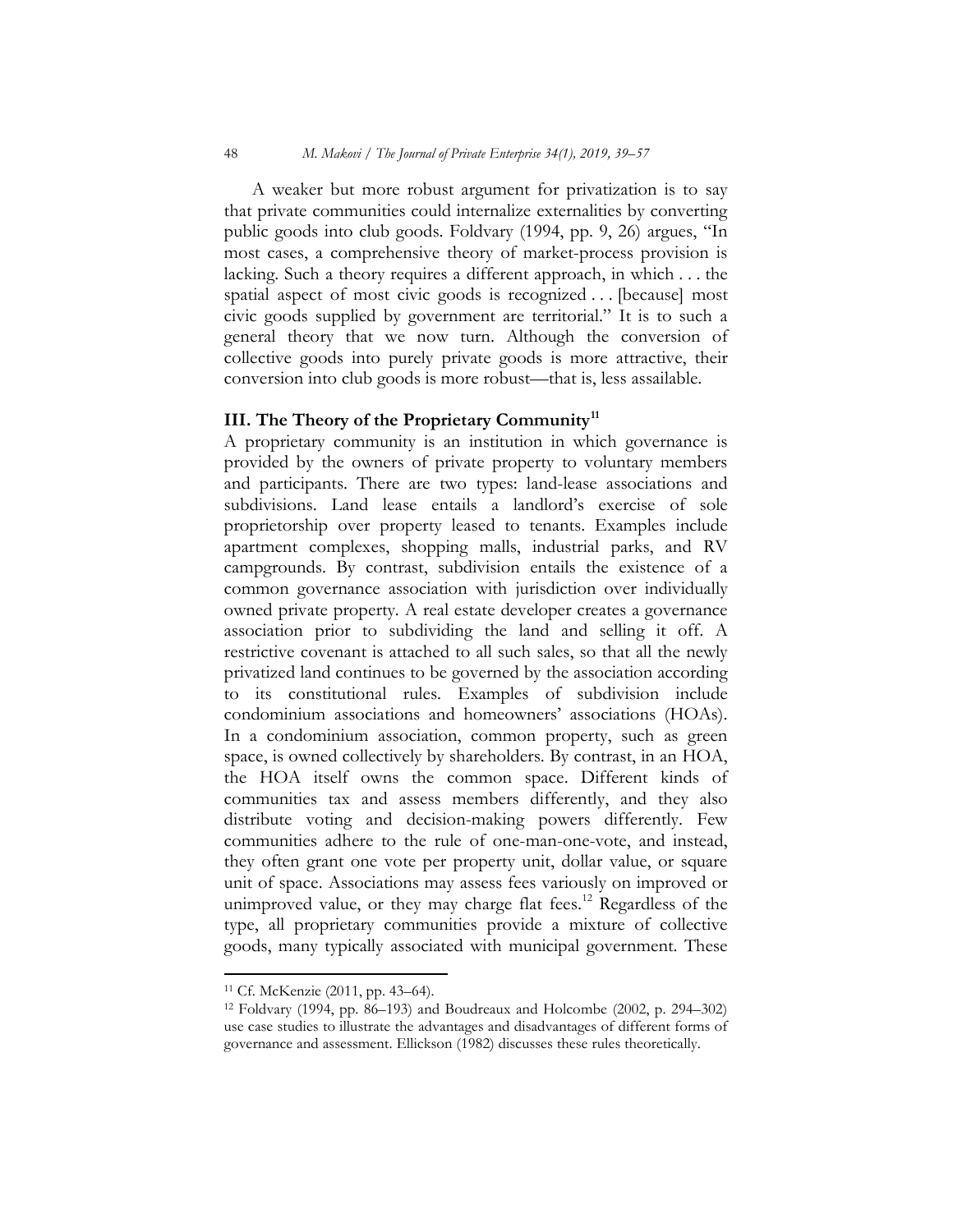may include security guards, waste disposal, fire protection, zoning or land-use regulations, and/or amenities such as swimming pools, tennis courts, and green space. HOAs tend to restrict how homeowners may use their own homes, such as by limiting permissible paint colors or by banning owners from operating businesses from their homes. The covenants, conditions, and restrictions (CC&Rs) of an HOA or condominium association lay out both the rules that residents must obey and the procedures by which new rules may be promulgated. Reichman (1976) fittingly refers to proprietary communities as "private governments," while Ellickson (1982, p. 1527) characterizes their governing contracts as "private constitution[s]."

One of the most important characteristics of such proprietary communities is that membership is perfectly voluntary, with truly unanimous consent (Ellickson 1982, p. 1520). Although the private community is a monopoly within its territory, its relationship with its residents rests on voluntary contract (Stringham 2006, pp. 521–22). There is no appeal to legal or philosophical fictions such as "tacit consent" or "conceptual unanimity." Every resident or tenant must agree to a contract—either a restrictive covenant or a rental agreement. They agree to be bound by the constitution because the benefits are expected to outweigh the costs (cf. Buchanan and Tullock [1962] 2004). A resident may not be entirely pleased that they must navigate a bureaucratic process before painting or landscaping their own property, but this inconvenience is more than compensated by the fact that their neighbors cannot paint their houses in garish colors or litter their front yards with rusted hulks. A resident may not be satisfied with each and every collective good offered by the community, yet prefer the bundle of goods being offered to any alternative being offered elsewhere. Proprietary communities engage in jurisdictional competition with one another, and residents will be attracted to the community that offers the most attractive bundle of goods (Tiebout 1956; Leeson 2011; Ellickson 1982, p. 1548; Boudreaux and Holcombe 1989, pp. 272–74). Landlords and developers will be entrepreneurs engaged in an active effort to continually innovate new, better constitutions.<sup>13</sup> According to

<sup>13</sup> Competition is a discovery procedure, and ex ante, nobody can know the outcome of the competitive process (Hayek 1948, 1978; Vihanto 1992). Cf. Ellickson (1982, p. 1562): "The Supreme Court itself presaged the public-choice literature when it noted in Anderson v. Dunn over a century ago: 'The science of government is . . . the science of experiment.'"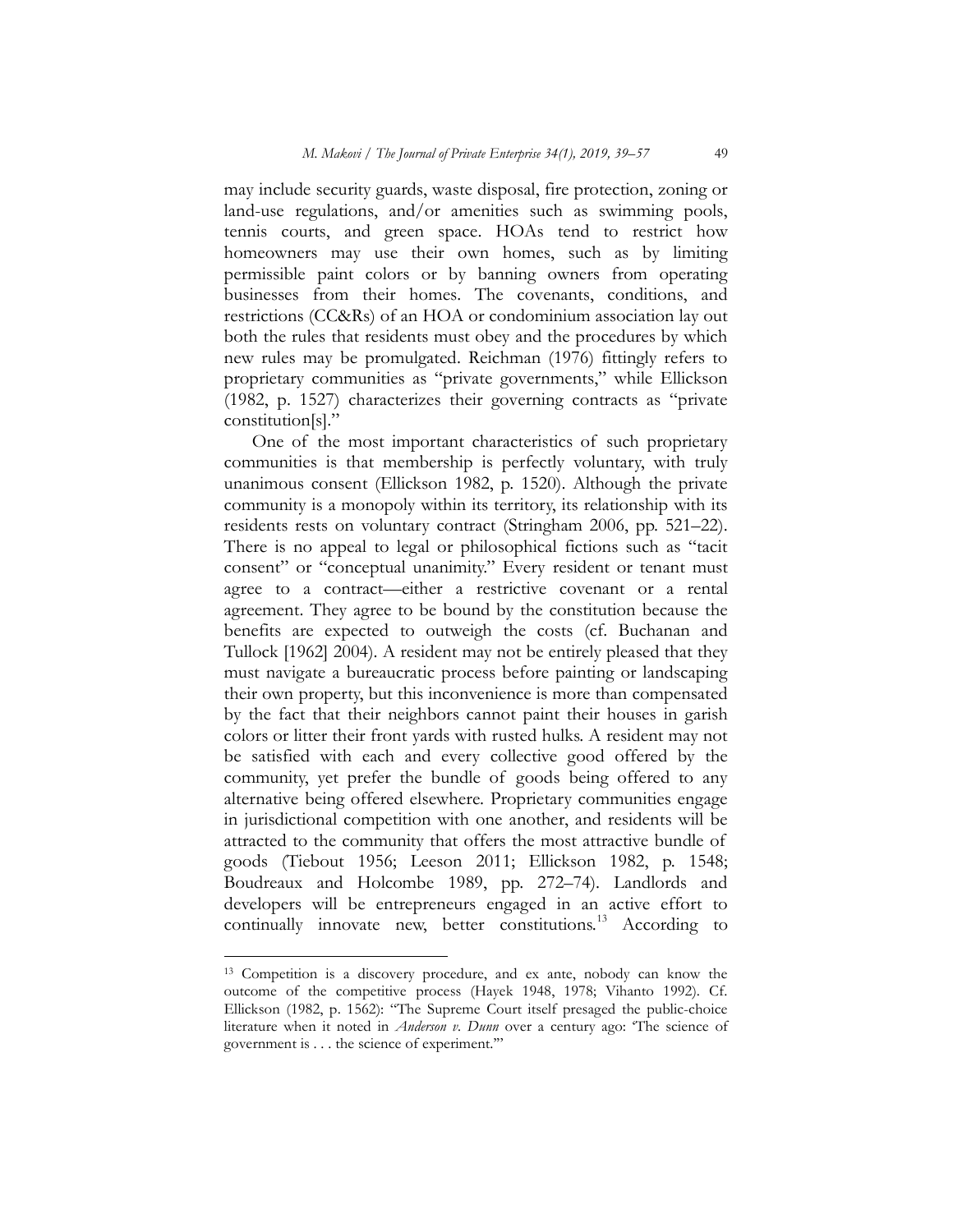Pennington (2011, pp. 234–35), the provision of public goods by the proprietary community

does [not] rest on a simplistic form of 'privatization' where resources are simply parceled out to individual owners. . . . [Instead,] competition takes place at the level of the proprietary structure as institutional entrepreneurs, whether individual or collective, compete to attract people into their community rather than other [communities].

A regime of competing private communities would constitute a "framework for utopias," where people with different preferences and conceptions of the good may all be (relatively) satisfied (Nozick 1974, pp. 297–334; Stringham 2006, p. 531n15).

Another important characteristic of the proprietary community is that the landlord or developer is a residual claimant to the costs and benefits of constitutional negotiation and enforcement (Boudreaux and Holcombe 1989; Foldvary 1994, p. 89), especially in the case of land lease (MacCallum 2002; Stringham 2006, p. 528; Ellickson 1982, pp. 1548–49). The costs and benefits of policies are capitalized into property and rental values.<sup>14</sup> The owner primarily bears these costs and benefits, creating a strong incentive to promote beneficial policies. For example, the landlord of an apartment complex is in a better position than a municipal government to know how much noise to tolerate and at what times of day. And if the landlord makes a mistake in setting a noise policy, he will bear the costs of his poor decision because his property will be less valuable than it could be. Compared to a larger, distant government, the landlord will often have access to more knowledge and will possess superior incentives to act on that knowledge. Similarly, a developer who attaches a superior restrictive covenant will be able to sell his subdivided parcels of land for a higher price. Both the landlord and the developer have an incentive to provide collective goods and internalize externalities whenever this costs less than the (anticipated) increase in sales or rental revenue (Foldvary 1994, p. 32). If the governing association is to be democratic, then landlords and developers have an incentive to discover the optimal voting rules with the best incentive alignment, because this information will increase property values. For example,

<sup>14</sup> Studies consistently find that property values in private communities are higher than those in similar or surrounding neighborhoods: Radetskiy et. al. (2015), LaCour-Little and Malpezzi (2009), Pompe (2008), Agan and Tabarrok (2005), Bible and Hsieh (2001), and Hughes and Turnbull (1996).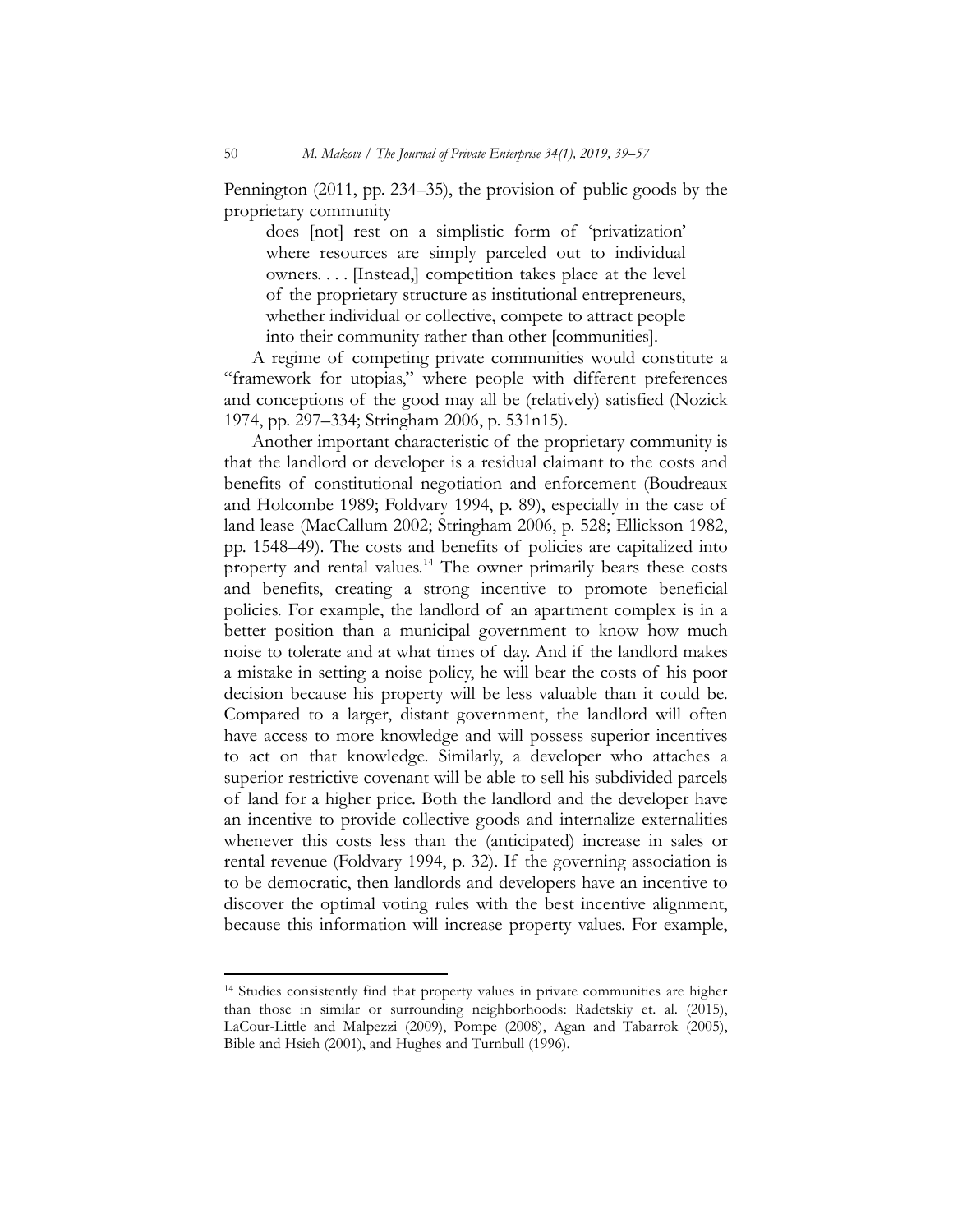they will tend to allocate one vote per property rather than per person.

Land lease promotes a stronger residual claimancy and incentive alignment than subdivision because the landlord bears a continuing interest in the property values, whereas the subdivider's interest is speculative and one-time only.<sup>15</sup> And while the developer is a residual claimant when he sells his subdivided plots, the HOA is usually not a residual claimant, because the HOA's revenue stream is contractually guaranteed, without any close connection to service quality. In neither case is governance likely to be perfect. But in both cases, residual claimancy will tend to align incentives in a way that promotes successful problem solving (Stringham 2015, p. 28).<sup>16</sup>

The proprietor's residual claimancy also discourages negative-sum rent seeking and redistribution (Ellickson 1982, p. 1524; cf. Vihanto 1992, pp. 420–24, and Ellickson 2017, pp. 391–92). Any attempt to engage in rent seeking or redistribution would lower the property values and harm the proprietor. Therefore, the proprietor benefits from a constitutional ban on negative-sum rent seeking (Ellickson 1982, p. 1526). However, if members actually desire redistribution either as an insurance policy (Buchanan and Tullock [1962] 2004, pp. 185–91) or because charitable donations create positive externalities (Tullock 2005b, pp. 4, 7)—then a constitutional guarantee to redistribute wealth will actually increase property values and revenues.

Sometimes, the externalities to be internalized may affect a physically large area: "not all public goods are of the same scale" and "various scales of organization maybe appropriate for different public services" (Ostrom, Tiebout, and Warren 1961, pp. 831n1, 833). When the externalities are too large to be internalized by a small community, then proprietary communities would have an incentive

<sup>15</sup> Boudreaux and Holcombe (1989, 2002) regard land lease and subdivision institutions as equivalents, whereas MacCallum (1970, 2002), Stringham (2006, p. 528), and Ellickson (1982, p. 1548) favor land lease because it creates a strong residual claimancy. Nelson ([1999] 2002, p. 334) argues that residents favor subdivision while businesses favor land lease because they have different needs that give rise to different principal-agent problems. Residents may prefer constitutional stability and policy endurance, while businesses may be more willing for their constitutions to keep pace with the economy. Cf. Hughes and Turnbull (1996). By contrast, MacCallum (2002) argues that the prevalence of residential subdivisions over land lease is a market distortion caused by federal tax policies.

<sup>16</sup> Salter (2015, 2016a, b) argues that effective governance rests on two properties: residual claimancy and jurisdictional competition (and cf. Newhard 2016). These are precisely the qualities possessed by proprietary governance.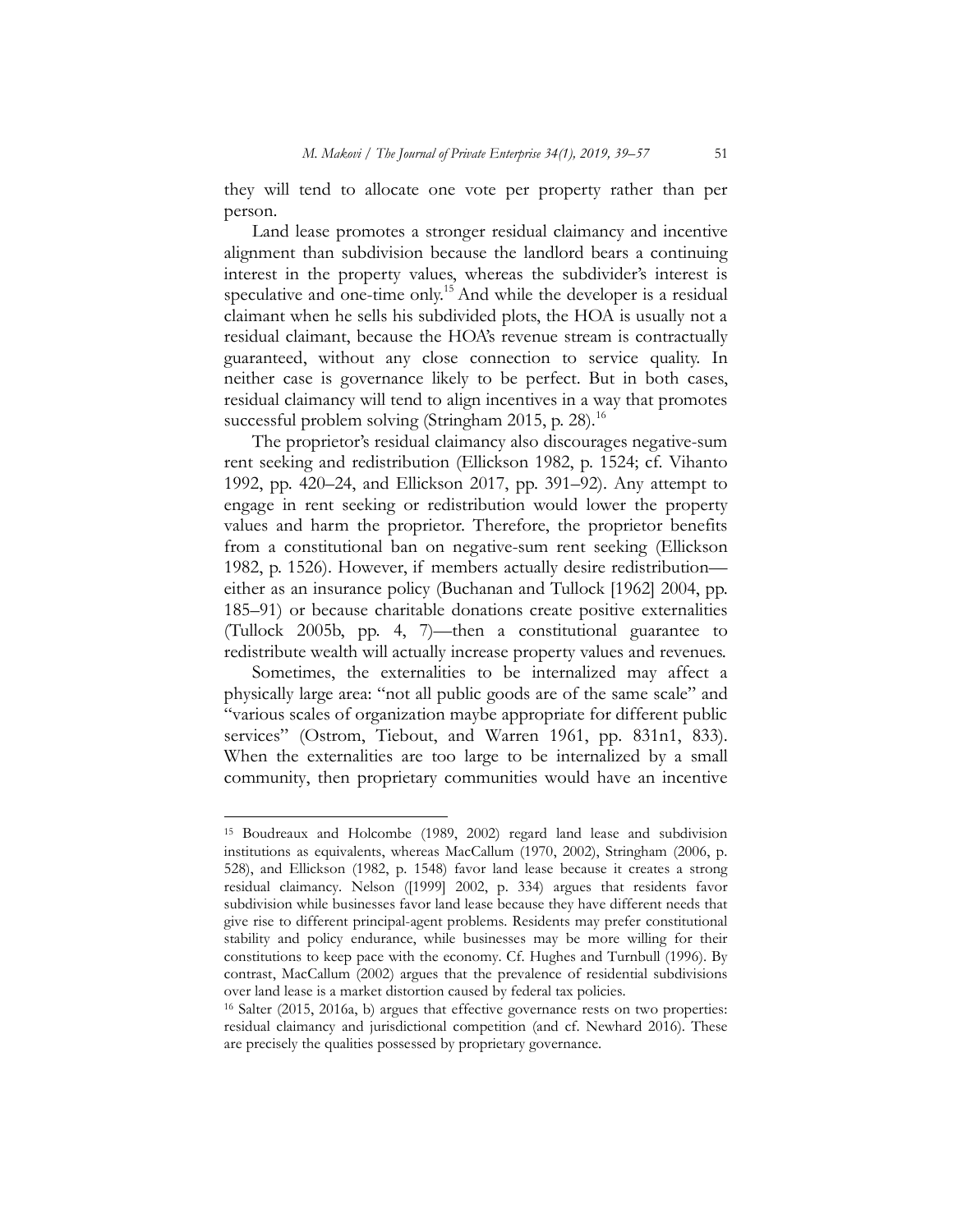to form regional alliances and "associations of associations" (Foldvary 1994, p. 210; Stringham 2006, p. 529; Pennington 2011, pp. 234–35). It may be objected that the transaction costs would be too high. But the transaction costs of constitutional bargaining are high as well. Democratic state constitutions do not simply appear out of nowhere. They must be negotiated at great expense. Indeed, the United States Constitution of 1789 was not ratified in a day. On the other hand, where the transaction costs are still too high, then the communities themselves may simply be very large. For example, Walt Disney World is governed as a single proprietary community (Foldvary 1994, pp. 114–133), and so is the associated town of Celebration, Florida (Stringham, Miller, and Clark 2010). Disney essentially behaves as a zoning authority for its own cities. Foldvary (1994, pp. 166–89) also considers the case of Reston, Virginia, an 11.56 square mile planned community with 56,000 residents (at the time of his study). The continued existence of such relatively large planned communities suggests that their institution is a viable means<br>of reducing transaction costs and internalizing large-scale  $\overline{\text{of}}$  reducing transaction costs externalities.

## IV. Conclusion

We have seen that it may not always be possible to convert every collective good into a purely private good. Even a sympathetic Hayekian such as Ellickson (2017) is not convinced that such conversion is feasible. However, it will be more generally feasible to convert collective goods into club goods that are provided by a firmlike private community. For example, Rothbard and Stringham argue that police and security services would be bundled with streets and other real estate. This would eliminate the third-party effects a plaintiff and his security firm might impose on a defendant. Although this form of privatization is weaker, it is also more robust. When jointness of consumption cannot be avoided, a private community may nevertheless internalize spatial externalities by providing club goods to all the voluntary residents of its territory.

Classical liberals and libertarians should not be afraid to embrace the private community when necessary. Although such an institution is hierarchical and bureaucratic, it nevertheless rests on consent and private property. There is nothing illiberal about governance by a hierarchical authority as long as that authority is legitimately obtained by peaceful means and voluntarily accepted by its subjects.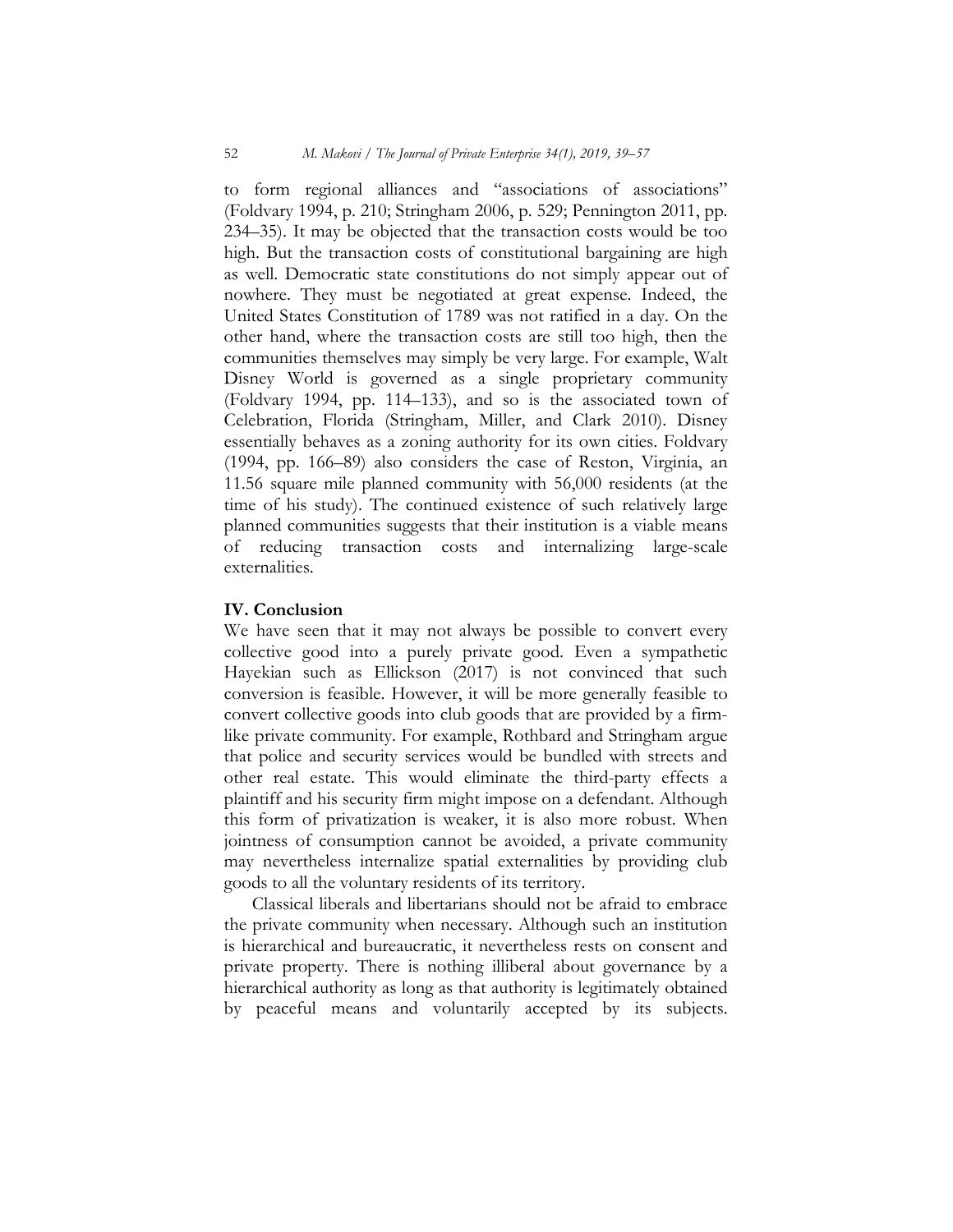Libertarians should happily cultivate "the art of community" (MacCallum 1970).

I close with two examples of perplexing problems or controversies for which feasible solutions may be found in the proprietary community. First, consider the case of empowering women in nonfeminist societies. Michael van Notten (2005)—with his editor, Spencer Heath MacCallum—argues that the Somali Xeer law has many libertarian or classical liberal traits. Every Somali's clan functions as an insurance firm, offering surety to its members. Individual Somalis are free to associate with any clan of their choosing, and clans are free to expel members. Every crime is treated as a tort against an individual, not against the clan, and all penalties are restitutory damages.<sup>17</sup>

However, van Notten (2005, pp. 104–105) concedes that the Xeer has one distinctly illiberal trait: women are legally disadvantaged. Van Notten (p. 107) adds that it is difficult to integrate foreigners into the Xeer system in order to facilitate foreign investment. It should be obvious that it will not be feasible to sell "feminism" to the Somalis as a private economic good. Van Notten (pp. 125–26) admits that unfortunately, he has little to say about how to improve the status of women in Somalia. On the other hand, van Notten (2005, pp. 113–21) offers a solution to the problem of foreign integration: he suggests the formation of what he calls "freeports," similar to contemporary special economic development zones. Van Notten who married into a Somali clan—asked his elders how the Xeer could accommodate foreign investment. One elder replied that a foreign corporation could constitute itself as a self-insuring clan, enabling foreign investors to seamlessly integrate into the Somali legal system. Such a freeport clan would rent land, according to the leasehold model that MacCallum defends elsewhere.<sup>18</sup> Van Notten notes that competition may spur native Somali clans to adopt successful business practices of the freeport clans.

<sup>&</sup>lt;sup>17</sup> The Xeer is remarkably similar to other clan-based surety and feud-based systems, such as Anglo-Saxon customary law, Irish Brehon law, and Medieval Icelandic law. Friedman ([1973] 2014, pp. 235–38) notes the similarity of surety systems across time and space.

<sup>&</sup>lt;sup>18</sup> MacCallum—who edited Van Notten (2005)—contributed his own chapter on the freeport clan (pp. 159–71). Van Notten (2005, pp. 197–223) also contains a proposed legal membership agreement for a freeport clan, coauthored with MacCallum.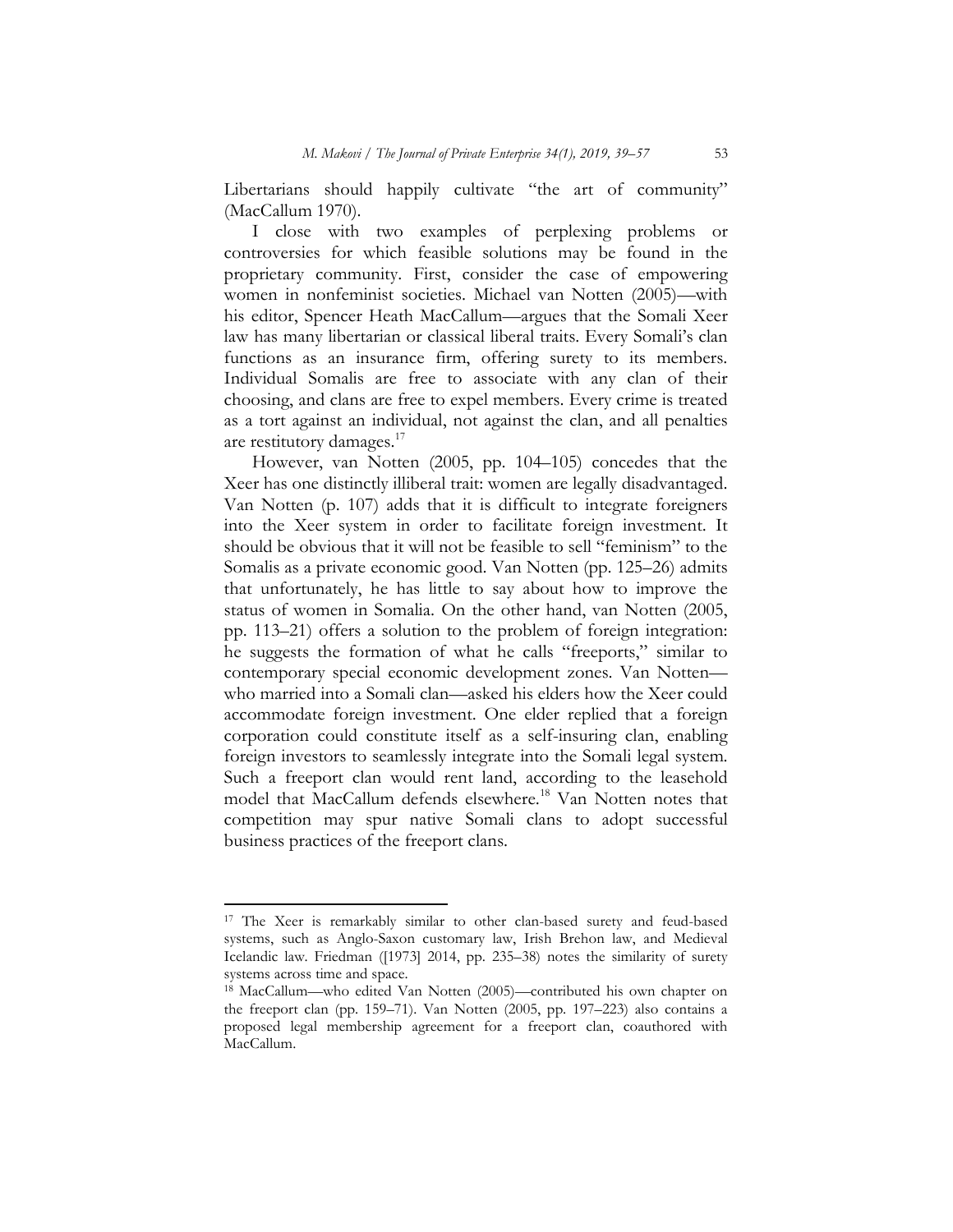I would like to suggest that this same freeport institution could benefit women as well. Presumably, a Western corporation will treat its women employees in a (relatively) egalitarian manner. And as the Xeer allows free association, Somali women would theoretically be allowed to associate with the freeport clan rather than a native Somali clan. If the Western corporation accepts Somali women as members, these women will be able to align themselves with a more egalitarian governance institution. Perhaps the Western freeport clan could operate a company town, similar to Disney's town of Celebration, providing a variety of amenities to employees—all of which would be available to women equally with men. If enough Somali women began leaving their own clans to join the freeport clan, competing Somali clans would have an incentive to become more feminist themselves (cf. Lemke 2016).

Therefore, I suggest, it may be possible to use the institution of the private community not only to facilitate foreign investment and legal integration—as van Notten and MacCallum argue—but also to propagate feminism to the Somalis in a noncoercive manner consistent with Xeer law. Thus, a seemingly intractable problem of expanding women's rights may be soluble using interjurisdictional competition among private communities. Legal equality for women would be provided neither by government as a public good nor by individual private firms, but as a club good.

Second, consider the prosecution of sexual assault by university authorities. Let us grant that there is a real problem of campus sexual assault. The solution, however, is highly controversial. Many lawyers and law professors have argued that the universities' "preponderance of the evidence" standard—explicitly mandated by the Department of Education's 2011 "Dear Colleague" interpretation of Title IX violates the due process of law (Bernstein 2015, pp. 123–30; American College of Trial Lawyers 2017). Libertarians will tend to say that sexual assault should be prosecuted by the police and courts with a sufficiently strict standard of evidence: either "clear and convincing" or "beyond a reasonable doubt." By contrast, many victims' advocates—including the "Dear Colleague" letter itself insist that colleges must do whatever they can to prosecute sexual assault in order to create a safe and encouraging educational environment for all students.

Perhaps a solution may be found in the theory of the proprietary community. Permit universities to autonomously choose their own judicial procedures and standards of evidence. Let universities bundle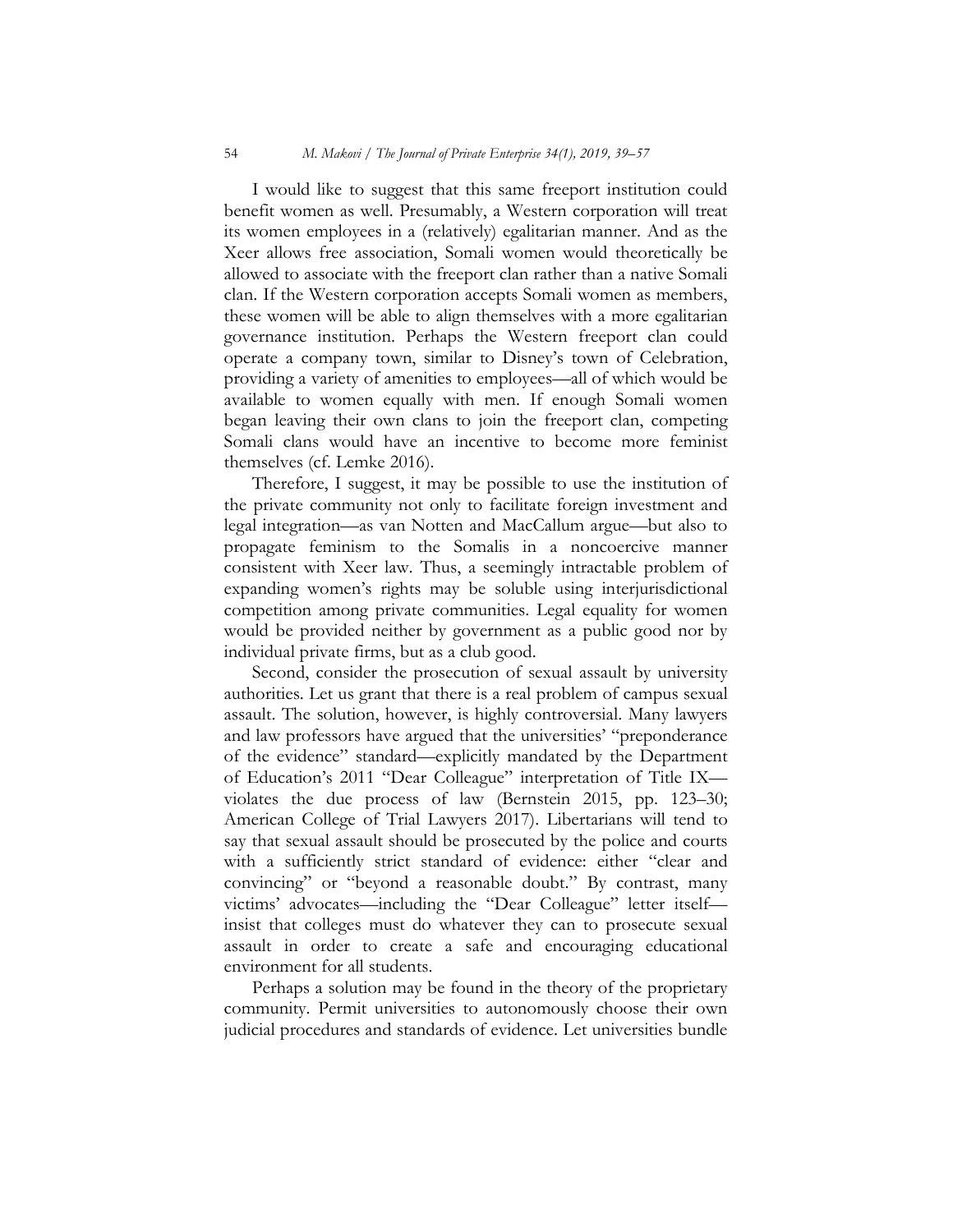their educational services with the police and security services of their choice—free of government mandates. Some universities may choose to apply the standard "preponderance of the evidence," others "clear and convincing evidence," and still others "beyond a reasonable doubt." Some students may prefer to attend a university with a more lenient standard of evidence, while others may prefer a stricter standard. The problem for libertarians is not hierarchy or bureaucracy per se. What is needed is for students to be free to express or revoke their *consent* to sexual assault policies.

#### References

- Agan, Amanda, and Alexander Tabarrok. 2005. "What Are Private Governments Worth?" Regulation, 28: 14–17.
- American College of Trial Lawyers. 2017. "White Paper on Campus Sexual Assault Investigations." Irvine, CA.
- Benson, Bruce L. 2007. "Private Policing and Private Roads: A Coasian Approach to Drunk-Driving Policy." Economic Affairs, 27(4): 30-38.
- Benson, Bruce L. 2015. "Regulation as a Barrier to Market Provision and to Innovation: The Case of Toll Roads and Steam Carriages in England." Journal of Private Enterprise, 30(1): 61–87.
- Bernstein, David. 2015. Lawless: The Obama Administration's Unprecedented Assault on the Constitution and the Rule of Law. New York: Encounter Books.
- Bible, Douglas S., and Chengho Hsieh. 2001. "Gated Communities and Residential Property Values." Appraisal Journal, 69(2): 140-46.
- Block, Walter E. 1979. "Free Market Transportation: Denationalizing the Roads." Journal of Libertarian Studies, 3(2): 209–28.
- Boudreaux, Donald J., and Randall G. Holcombe. 1989. "Government by Contract." Public Finance Quarterly, 17(3): 264-80.
- Boudreaux, Donald J., and Randall G. Holcombe. 2002. "Contractual Governments in Theory and Practice." In The Voluntary City: Choice, Community, and Civil Society, ed. David T. Beito, Peter Gordon, and Alexander Tabarrok, 289-306. Ann Arbor: University of Michigan Press/Independent Institute.
- Buchanan, James M. 1965. "An Economic Theory of Clubs." Economica, 32(125): 1-14.
- Buchanan, James M., and Gordon Tullock. (1962) 2004. The Calculus of Consent: Logical Foundations of Constitutional Democracy. Ann Arbor: University of Michigan Press. Reprint, Indianapolis: Liberty Fund. Citations refer to the Liberty Fund edition.
- Candela, Rosolino A., and Vincent J. Geloso. 2018. "The Lightship in Economics." Public Choice, 176(3–4): 479–506.
- Coase, Ronald H. 1937. "The Nature of the Firm." Economica, 4(16): 386–405.
- Ellickson, Robert C. 1982. "Cities and Homeowners Associations." University of Pennsylvania Law Review, 130(6): 1519–80.
- Ellickson, Robert C. 2017. "A Hayekian Case against Anarcho-Capitalism: Of Street Grids, Lighthouses, and Aid to the Destitute." New York University Journal of Law and Liberty, 11: 371–93.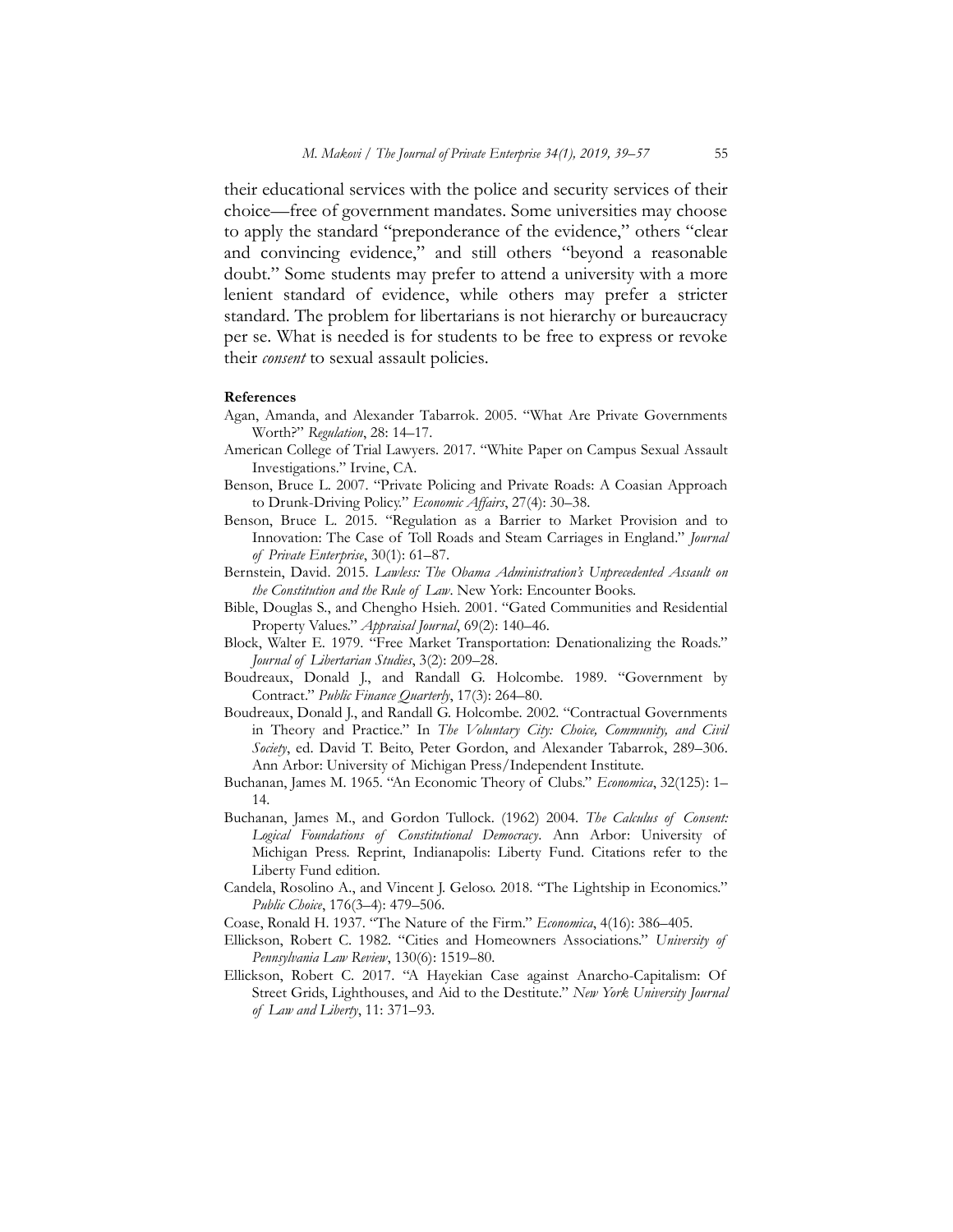- Foldvary, Fred. 1994. Public Goods and Private Communities: The Market Provision of Social Services. Brookfield, VT: Edward Elgar.
- Friedman, David D. (1973) 2014. The Machinery of Freedom: Guide to a Radical Capitalism. New York: Open Court. Updated 3rd ed. NY: Writers' Representatives LLC. Citations refer to the 3rd edition.
- Hartog, Hendrik. 1983. Public Property and Private Power: The Corporation of the City of New York in American Law, 1730–1870. Ithaca, NY: Cornell University Press.
- Hayek, F. A. 1948. "The Meaning of Competition." In Hayek, Individualism and the Economic Order, 92–106. Chicago: University of Chicago Press.
- Hayek, F. A. 1978. "Competition as a Discovery Procedure." In Hayek, New Studies in Philosophy, Politics, Economics and the History of Ideas, 179–90. London: Routledge and Kegan Paul.
- Hughes, William, and Geoffrey Turnbull. 1996. "Uncertain Neighborhood Effects and Restrictive Covenants." Journal of Urban Economics, 39: 160-72.
- LaCour-Little, Michael, and Stephen Malpezzi. 2009. "Gated Streets and House Prices." Journal of Housing Research, 18(1): 19-43.
- Leeson, Peter T. 2011. "Government, Clubs, and Constitutions." Journal of Economic Behavior  $\mathcal{E}$  Organization, 80(2): 301-08.
- Lemke, Jayme S. 2016. "Interjurisdictional Competition and the Married Women's Property Acts." Public Choice, 166(3-4): 291-313.
- MacCallum, Spencer Heath. 1970. The Art of Community. Menlo Park, CA: Institute for Humane Studies.
- MacCallum, Spencer Heath. 2002. "The Case for Land Lease versus Subdivision: Homeowners' Associations Reconsidered." In The Voluntary City: Choice, Community, and Civil Society, ed. David T. Beito, Peter Gordon, and Alexander Tabarrok, 371–400. Ann Arbor: University of Michigan Press/Independent Institute.
- Makovi, Michael. 2017. "The Anarcho-Calculus of Consent: Proprietary Communities as Substitutes for the State." SSRN working paper.
- McKenzie, Evan. 2011. Beyond Privatopia: Rethinking Residential Private Government. Washington, DC: Urban Institute.
- Meehan, Brian. 2017. "Do Economies of Scale Exist in Private Protection? Evaluating Nozick's 'Invisible Hand.'" Journal of Private Enterprise, 32(2): 83–91.
- Nelson, Robert H. (1999) 2002. "Privatizing the Neighborhood: A Proposal to Replace Zoning with Private Collective Property Rights to Existing Neighborhoods." In The Voluntary City: Choice, Community, and Civil Society, ed. David T. Beito, Peter Gordon, and Alexander Tabarrok, 307–70. Ann Arbor: University of Michigan Press/Independent Institute. Rpt. from George Mason Law Review, 7(4): 827–80. Citations refer to the Voluntary City version.
- van Notten, Michael. 2005. The Law of the Somalis: A Stable Foundation for Economic Development in the Horn of Africa. Ed. Spencer Heath MacCallum. Trenton, NJ: Red Sea.
- Newhard, Joseph Michael. 2016. "An Interest Group Theory of Public Goods Provision: Reassessing the Relative Efficiency of the Market and the State." Journal of Private Enterprise, 31(4): 21–41.

Nozick, Robert. 1974. Anarchy, State, and Utopia. New York: Basic Books.

- NYC 99. 2015a. "The Bradford Map."
- NYC 99. 2015b. "The Maerschalck Map."